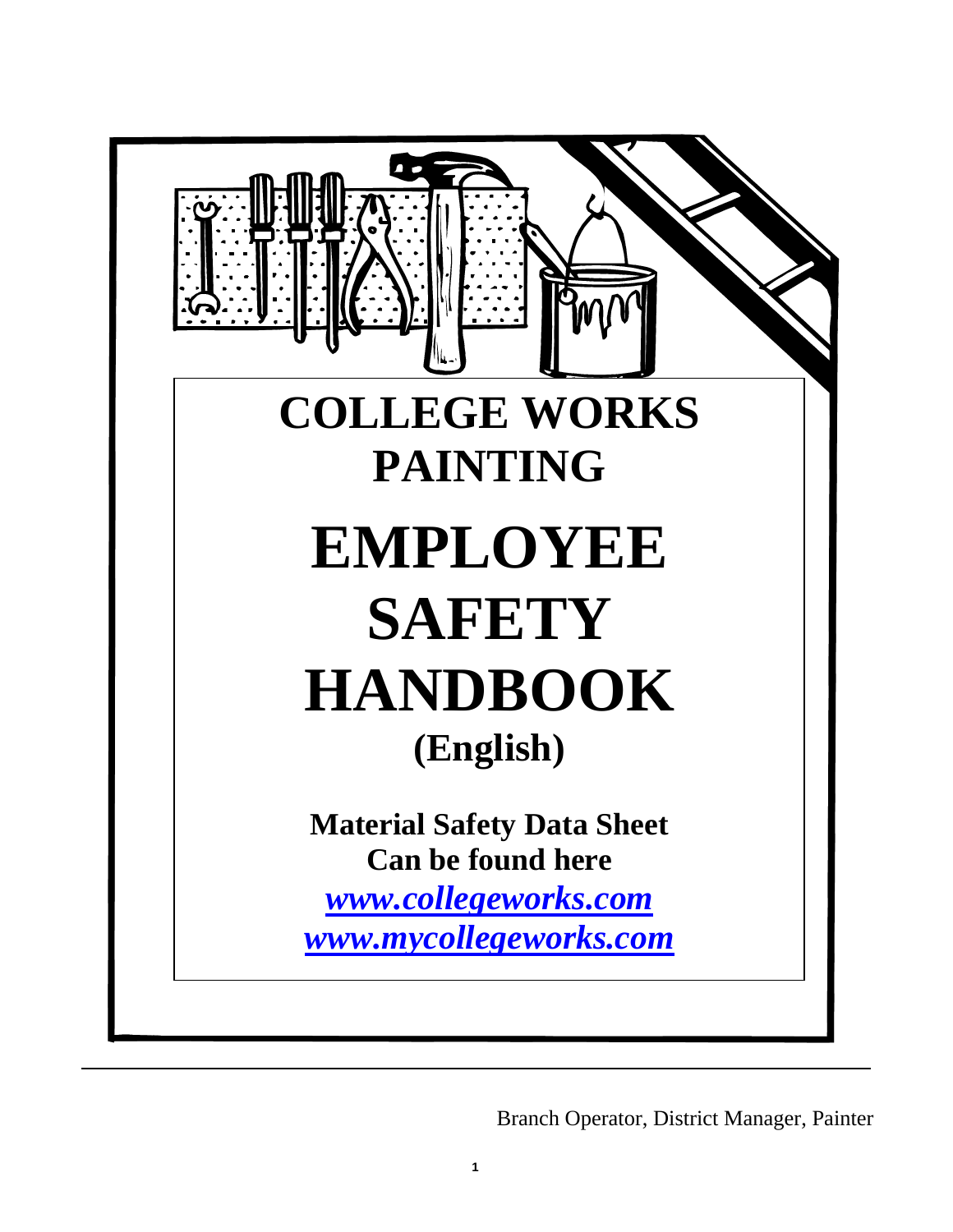# SAFETY POLICY STATEMENT

It is the policy of this company that accident prevention shall be considered a prime goal of COLLEGE WORKS PAINTING and its employees.

It is the intention of COLLEGE WORKS PAINTING to provide safe working conditions and to insist upon safe practices at all times by all employees.

Every effort will be made to provide adequate training to employees in doing their job safely. All employees will be instructed to follow the safety rules, regulations and procedures as set down by COLLEGE WORKS PAINTING**.** 

Any injury that occurs on the job, no matter how slight, must be reported as soon as possible. Incidents will be investigated and provisions made to prevent reoccurrence.

**When you have an accident, everyone loses; you, your family, your fellow workers and COLLEGE WORKS PAINTING. Please work safely. It's good for everyone.**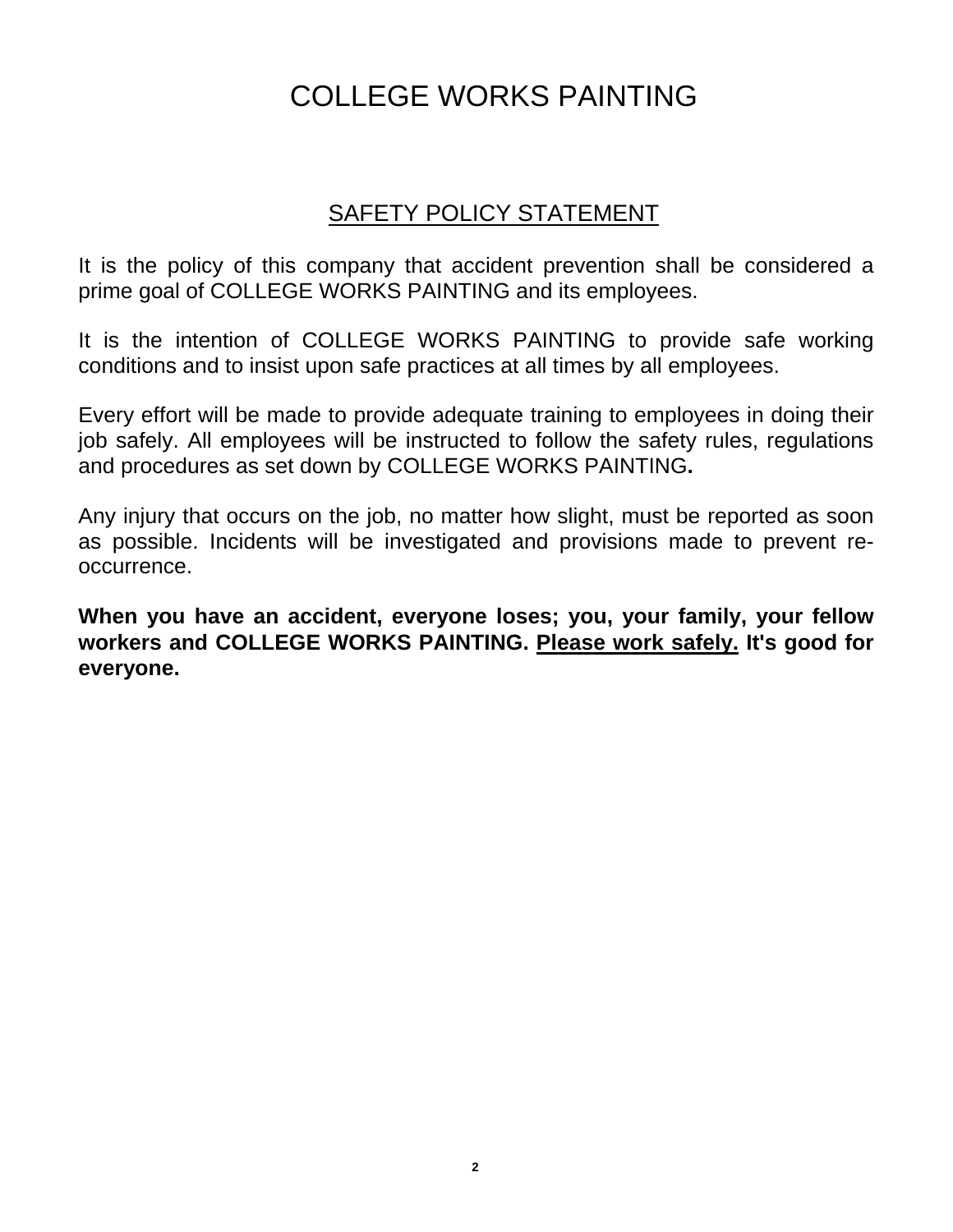# *CODE OF SAFE WORK PRACTICES*

**To help prevent employee accidents and illnesses, we have developed a** *CODE OF SAFE WORK PRACTICES.* **All employees must follow this code while they are on the job. We have developed this code to help make your job safer. In order to meet the goal of a safe place to work, these safety rules will be enforced.** 

- 1. Employees will observe and obey all CAUTION, WARNING, DANGER and other signs signifying a hazardous condition.
- 2. All employees must receive safety training in their specific jobs prior to performing these jobs. They shall receive safety training upon any new assignment, or when there is a change in the operations or new equipment or processes are available for their job.
- 3. Alcohol or illicit drugs or any employees under the influence of such will not be allowed on the work site.
- 4. No employee will handle any hazardous material without first being trained in the handling and use of the material.
- 5. Only employees with a valid first aid card are allowed to perform first aid.
- 6. Smoking must be done in "Smoking Allowed" areas only.
- 7. When employees are issued personnel protective equipment, such as bump caps, masks, eye protection, hearing protection and so forth, they must use that protection in the work areas where the protection is necessary.
- 8. No horse play, roughhousing, throwing of trash or debris is allowed on the job.
- 9. We have six specific guidelines for lifting. All employees must follow these guidelines:
	- Keep the load close to your body.
	- Be sure to use the most comfortable posture.
	- Lift slowly and evenly; do not jerk the load.
	- Do not twist the back while lifting.
	- Securely grip the load.
	- When lifting large loads, get help.
- 10. No employee shall ever operate motorized or powered equipment or machinery without the specific authorization of his/her foreman and sufficient training to perform the job in a safe manner.
- 11. Neatness and good housekeeping are basic to safety. All employees will keep their work area neat and dispose of all trash and debris in marked waste containers.
- 12. Employees will be observant and careful of all other equipment and personnel working in their area.
- 13. Employees will report all injuries, no matter how slight, to their foreman immediately.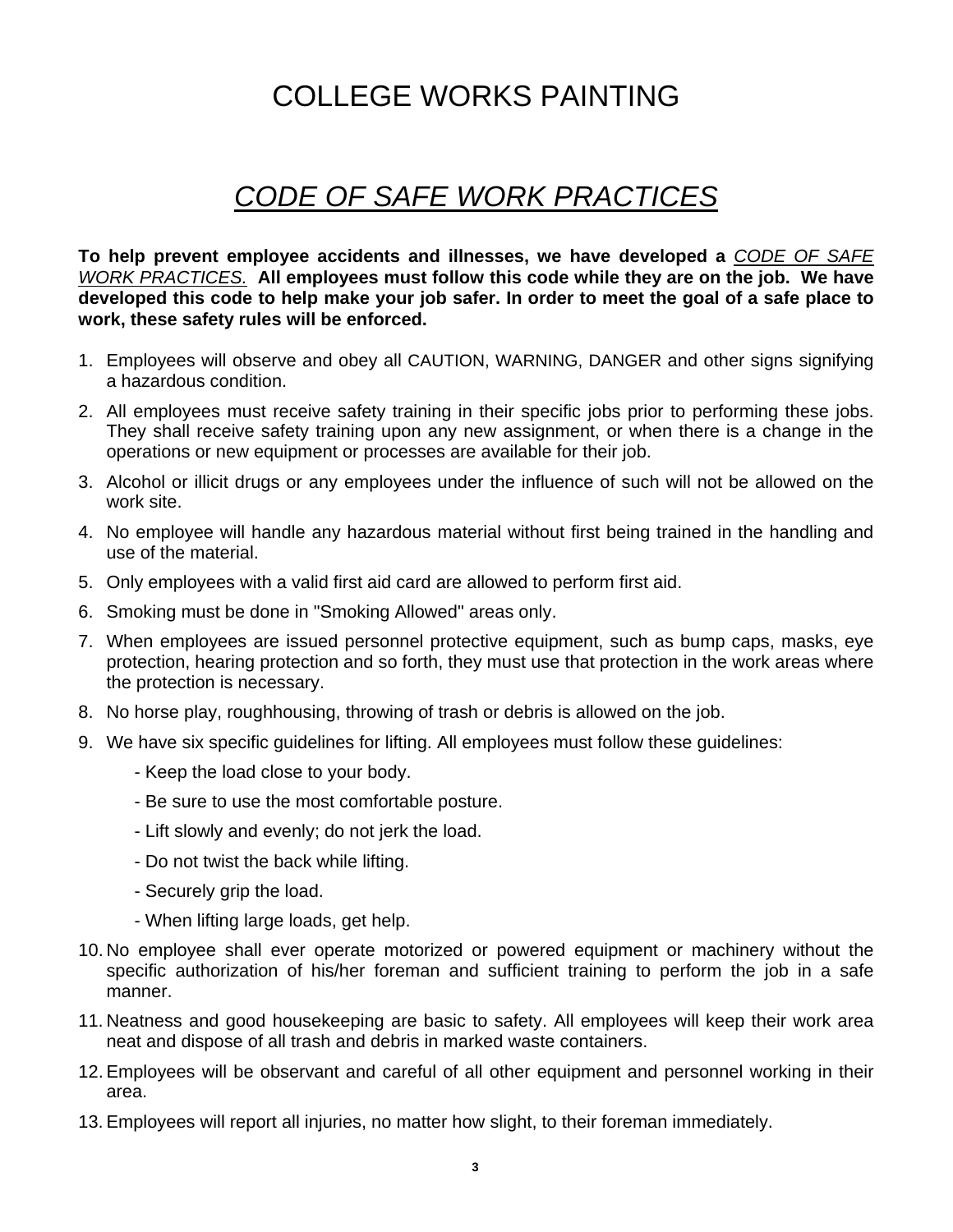- 14. Ladders must be placed on firm level surfaces.
- 15. Follow the manufacturer's instructions for set-up and incline. If not posted, the 1:4 rule will apply for straight and extension ladders. Meaning the distance of the base to the wall or support should be ¼ the ladders total length.
- 16. Step ladders or "A" frame ladders must be fully extended, open, and spreader(s) locked in position per manufacturer's safety instructions.
- 17. Extension and straight ladders must be "tied off" and secured at the top, and blocked at the feet to control movement.
- 18. Face the ladder while climbing and ascending.
- 19. Employees must use the "three point" climb technique on ladders three points of the four total points of the hands and feet must be in contact with the ladder at all times.
- 20. Do not stand on the top three rungs of the ladder.
- 21. Extend the side rails (straight and extension ladders) at least 3-ft. above the landing.
- 22. Do not lean a ladder against a window, sash or other weak support.
- 23. Do not lean a ladder against a support that may move.
- 24. Do not place ladder where they can be accidentally struck.
- 25. Visually inspect ladders prior to working on one. Remove damaged or defective ladders from use.
- 26. Do not use metal ladders near electrical lines. Mark portable metal ladder with the words: CAUTION - DO NOT USE AROUND ELECTRICAL EQUIPMENT.
- 27. When using a stepladder, do not step on the top cap or the step below the top cap.
- 28. Do not place planks on the top cap of a stepladder.
- 29. Do not use the X bracing (rear of the stepladder) to climb.
- 30. Do not use a stepladder as a "lean-to" ladder.
- 31. Never overreach, lean out or away, push or pull a ladder while standing on it.
- 32. Do not use a ladder in high wind.
- 33. Personnel lifts and material handling equipment equipped with outriggers must be used with the outriggers in the fully extended, out position and placed on a firm level surface.
- 34. On elevated scaffolds, employees must work within the confines of handrails, midrails, and toeboards.
- 35. Employees must utilize fall protection systems when working at elevations not protected by perimeter protection.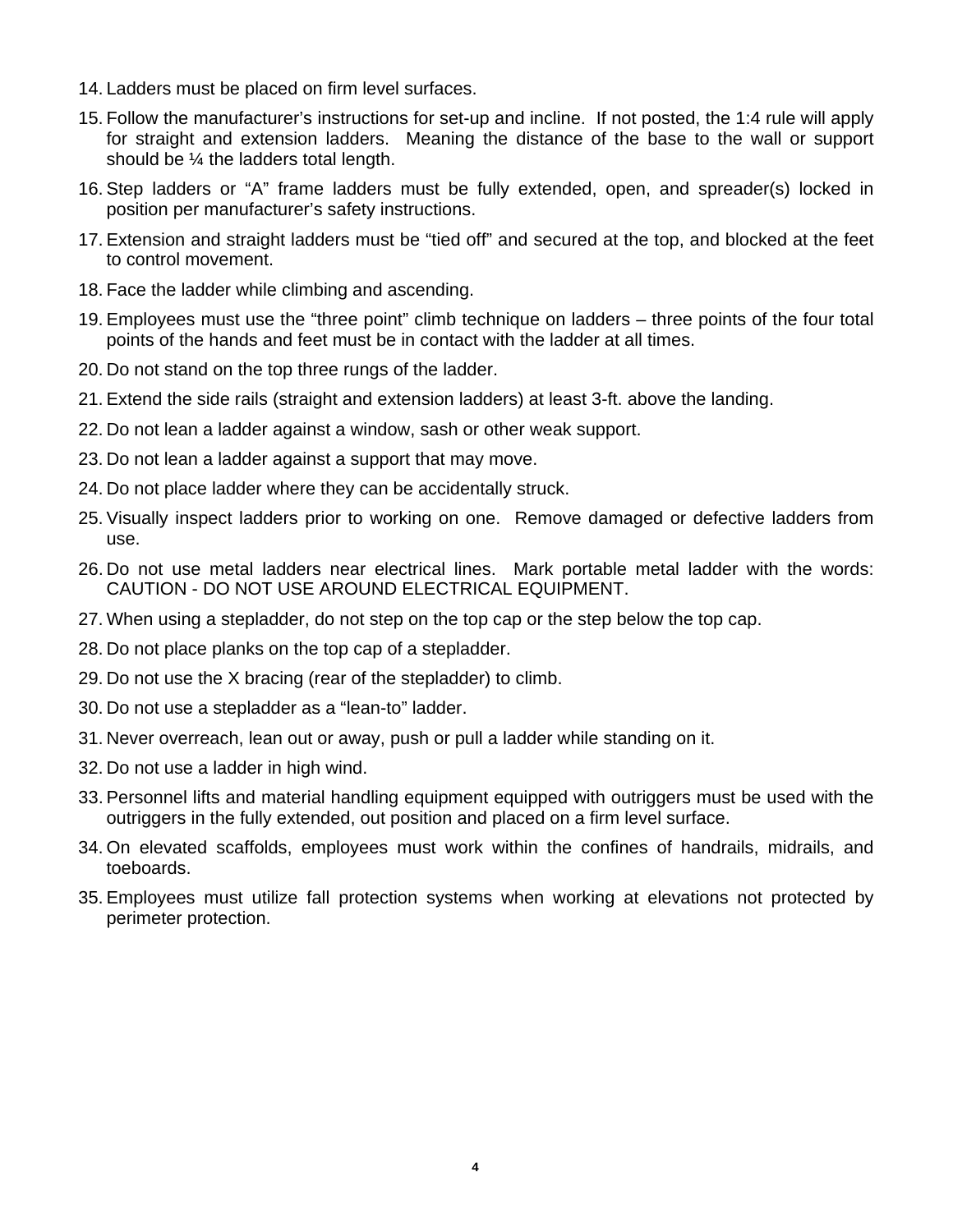## **INJURY AND ILLNESS PREVENTION PROGRAM**

#### **1. PERSON(S) RESPONSIBLE FOR IMPLEMENTING THE PLAN:**

- a. The Safety Officer (SO), the state of the Safety Officer (SO), the state of the state of the state of the state of the state of the state of the state of the state of the state of the state of the state of the state of responsibility for plan implementation and continuation.
- b. Specific portions of the plan shall be assigned to specific individuals as stated in the operation portion of the plan.

#### **2. SAFETY COMPLIANCE:**

- a. Safety rules have been developed for all jobs. All employees will receive and sign for copies of these forms and receive training in their job as outlined in the training section of this program.
- b. Failure of any employee to abide by the safety rules, general or specific, will be handled through the progressive discipline procedures.
- c. Management has developed a library of safety publications, handouts, letters, posters, "tailgate" training subjects, formal safety presentations and other materials and maintain it as a safety resource, notifying employees of its location.
- d. A Hazards Communication Program will be written, placed with the Material Safety Data Sheets (MSDSs) and employees notified of its location.

#### **3. SAFETY TRAINING PROGRAM FOR EMPLOYEES:**

- a. New employees training, at the time of hire but prior to being placed on the job, will consist of the following:
	- i. General safety and orientation training. ii. **Hazard communication and hazardous material training.**
- b. Employees reassigned to new jobs will be given steps 3 a i. and ii. (above) that pertain to their new jobs prior to being placed on the job.
- a. On entering the job, the employee will receive "hands-on" training in job safety, hazards and procedures.
- b. The employer shall arrange for key personnel to receive certified training in **1st aid and CPR.**
- c. The SO shall periodically review and upgrade the following items as relates to current work practices, procedures, tools, equipment, supplies and materials:
	- i. Safety training.
	- ii. Safety rules.
	- iii. Safety postings and warning signs.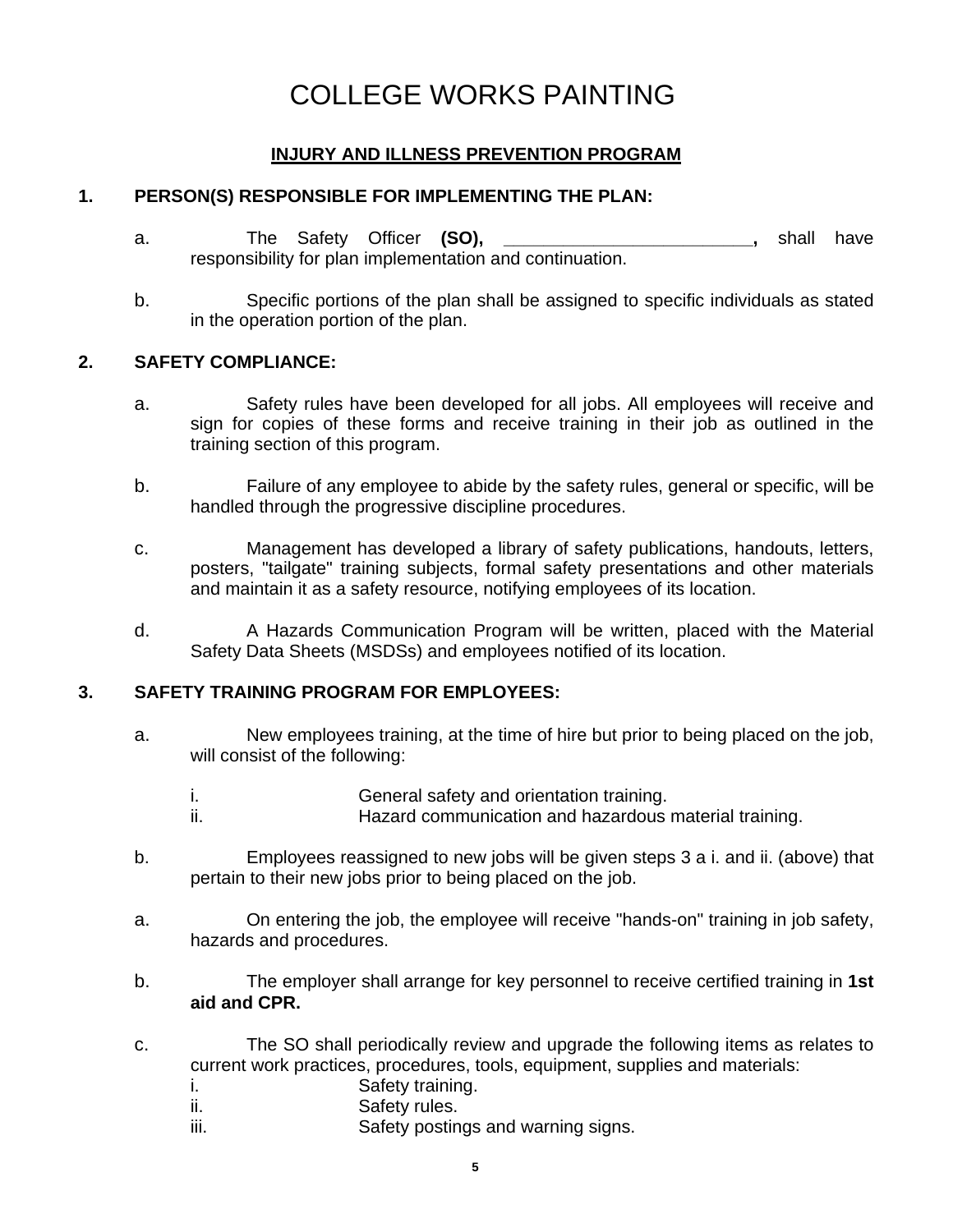- iv. Hazardous materials inventory and training.
- a. The SO/Supervisor(s) shall be responsible for scheduling safety training meetings that will vary from "tailgate" sessions to formal sessions complete with audio visual presentations and/or hand-outs for the employees. All sessions will be documented on a training log form complete with the employee's signature. If an employee misses a session, a make-up will be scheduled.

#### **4. EMPLOYEE COMMUNICATIONS:**

- a. The required bulletins will be posted on the bulletin board, as will safety materials, a copy of the Safety Rules, the Emergency Evacuation Plan and the locations of the Written Safety Program, the Hazards Communication Program and the MSDSs.
- b. All machines and equipment will be appropriately posted and signed. Employees will be required to use safety procedures and personal protective gear and devices.
- c. All employees will be encouraged to immediately advise the SO/Supervisor(s) of any safety violation or safety hazard. A means of making safety suggestions will be made available for employees to make safety suggestions anonymously.
- d. Employee safety sessions will be scheduled on a regular basis. Employee feedback and suggestions will be encouraged.

### **5. IDENTIFICATION AND CORRECTION OF WORK PLACE HAZARDS:**

- a. There shall be an identification of work place hazards as follows:
	- i. The SO/Supervisor(s) will conduct a safety inspection of each area on a regular basis.
	- ii. The SO will check the suggestion box on a weekly basis for any unidentified hazards.
- a. If work place hazards are identified in the inspection process or brought to the attention of the SO/Supervisor(s), the hazard will be classified and corrected as follows:
	- i. IMMINENT DANGER:
		- a. Restrict access.
		- b. Determine time to correct.
		- c. Assign person to correct.
		- d. Assign follow-up dates to monitor progress.
		- e. Place note of action in self inspection file for all action taken and date hazard corrected.
	- i. HAZARDOUS:
		- a. Restrict access if necessary.
		- b. Determine time to correct.
		- c. Assign person to correct.
		- d. Assign follow-up dates to monitor progress.
		- e. Place note of action in self inspection file for all action taken and date hazard corrected.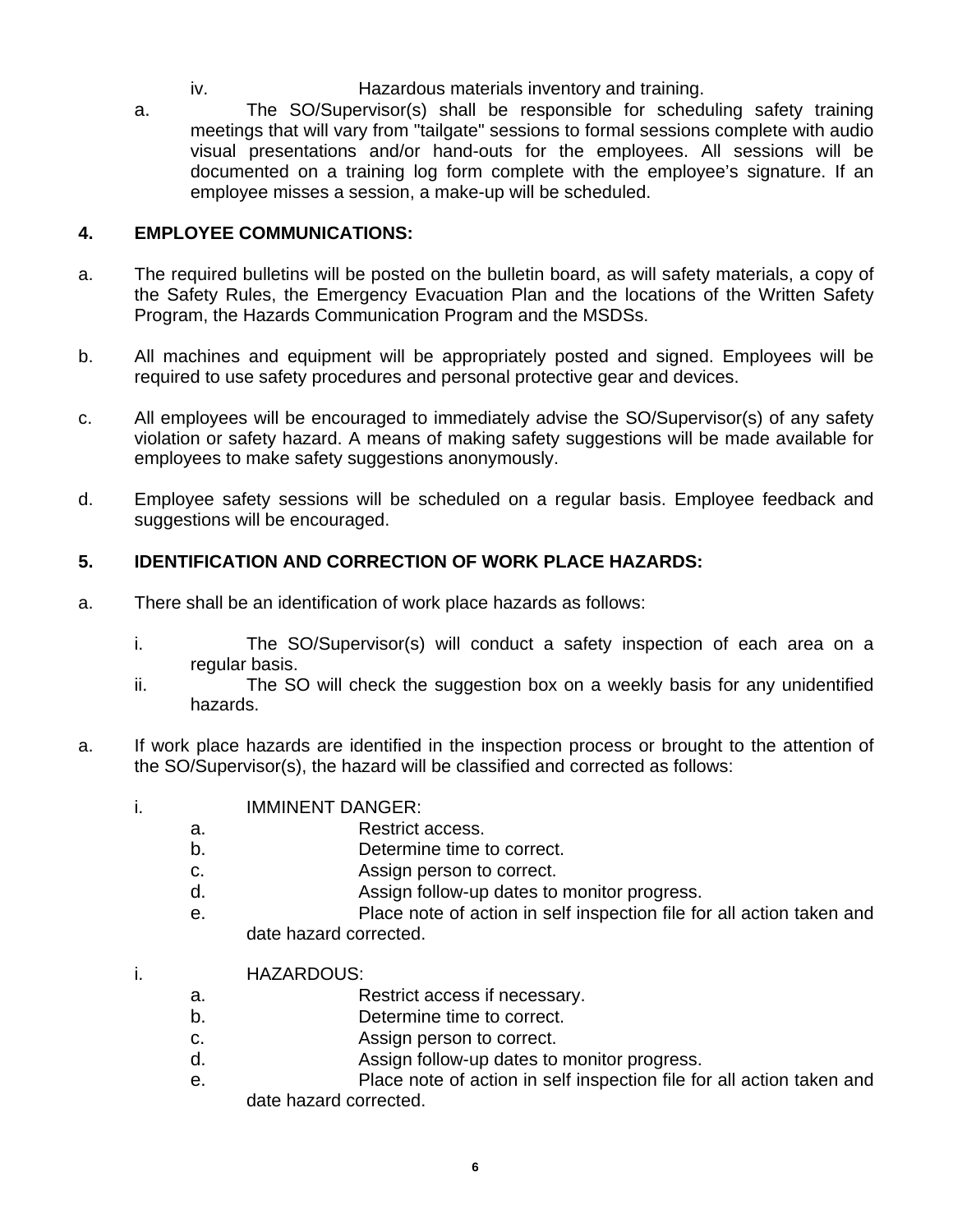### i. NOT IMMEDIATELY HAZARDOUS:

- a. Assign person to correct.
- b. Place note of action in self inspection file for all action taken and date corrected.

### **6. ACCIDENT INVESTIGATION:**

- a. Using a specifically developed accident investigation form, all accidents and near misses will be investigated as soon as possible after the incident by the SO/ Supervisor(s).
- b. If a Lost Work Day Incident **(LWDI)** or a Reportable Work Incident (RWI), the investigation form will be attached and become a part of the employers first report of injury and will be transmitted to the insurance carrier with a copy of the job description for examination by the claims adjuster.

#### **7. ANNUAL REVIEW:**

- a. Prior to March I of each year, there shall be an annual review and analysis developed from the prior years OSHA logs, the first reports of accidents and the accident investigation form, along with the insurance carrier's summary of injuries. The analysis shall determine the following:
	- i. Number of **LWSIs** as compared with the previous Program year.
	- ii. Number of RWIs as compared with the previous Program year.
	- iii. Number of non-injury incidents as compared with the previous Program year.
- a. If the program does not meet or reduce the last plan years' experience, the SO shall develop additional means, procedures and programs to implement a reduction in experience. If the program has met or exceeded these goals, the program shall be reevaluated for the next program year.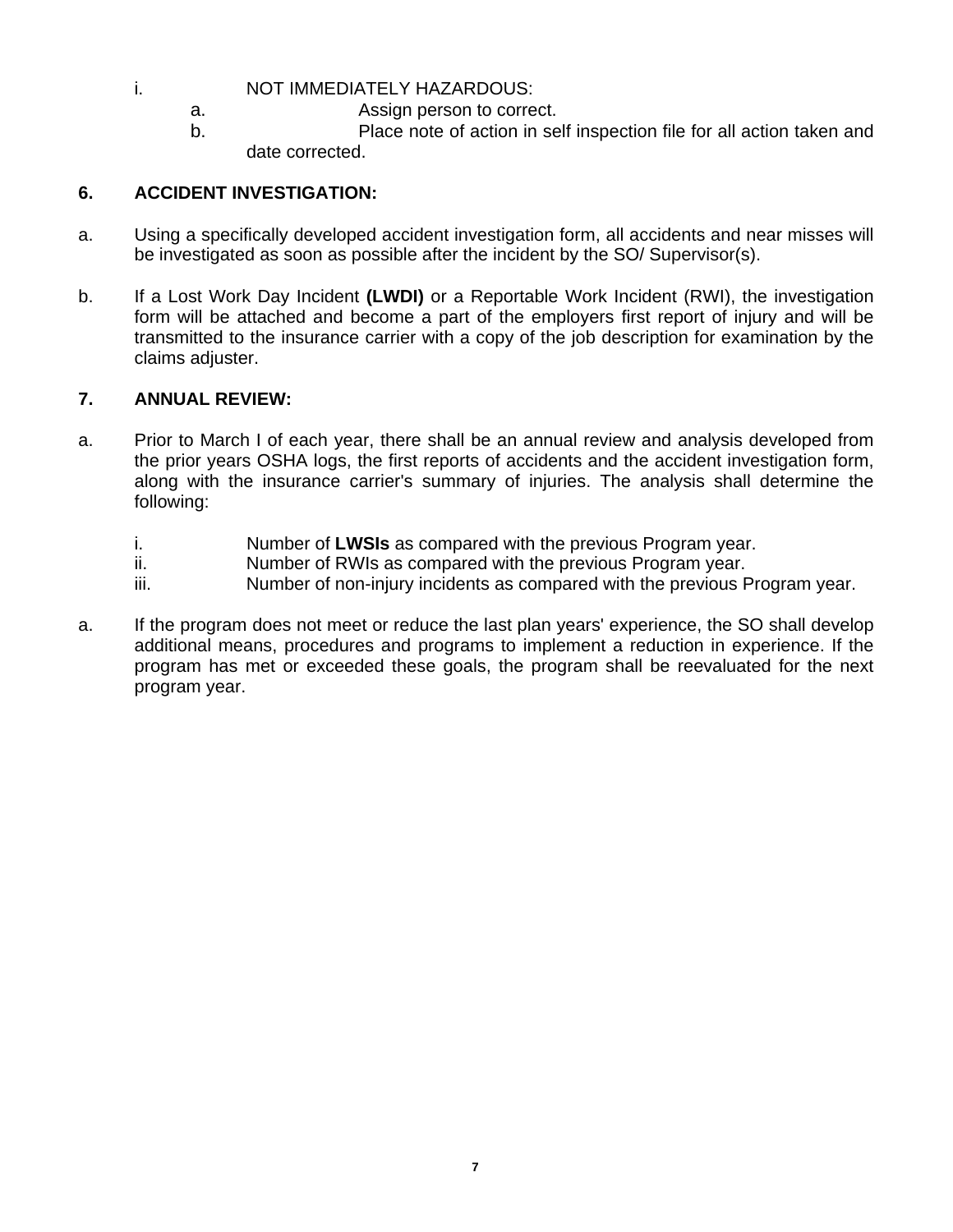# **DISCIPLINARY POLICY**

#### **INTRODUCTION**

This policy is intended to provide rules and guidelines for administering disciplinary action to employees who violate safety rules and procedures or who, by their record or actions, indicate a disregard for safety.

Safety related disciplinary action will be administered through the Safety Coordinator.

#### **PURPOSE**

The purpose of this policy is to enhance safety awareness in all employees, and to motivate them to perform their work safely, in accordance with established safety rules, procedures, and instructions.

#### **CIRCUMSTANCES LEADING TO DISCIPLINARY ACTION**

Listed below are conditions that could be considered for disciplinary action under the provisions of this policy:

- 1. Violation of a supervisor's safety related instructions.
- 2. Violation of established safety rules and/or procedures.
- 3. Violation of instructions on posted safety related signs.
- 4. Accumulation of a repeated unsafe acts.
- 5. Obvious unsafe actions as may be indicated by the improper use of equipment, horseplay or practical joking, poor housekeeping practices, etc.
- 6. Lack of concern toward safety instructions and programs.
- 7. The above circumstances are not intended to be all inclusive. Any other circumstances that indicate an employee's disregard for their own safety, the safety of others, or the neglect of proper care for equipment, may also result in disciplinary action under the provisions of this policy.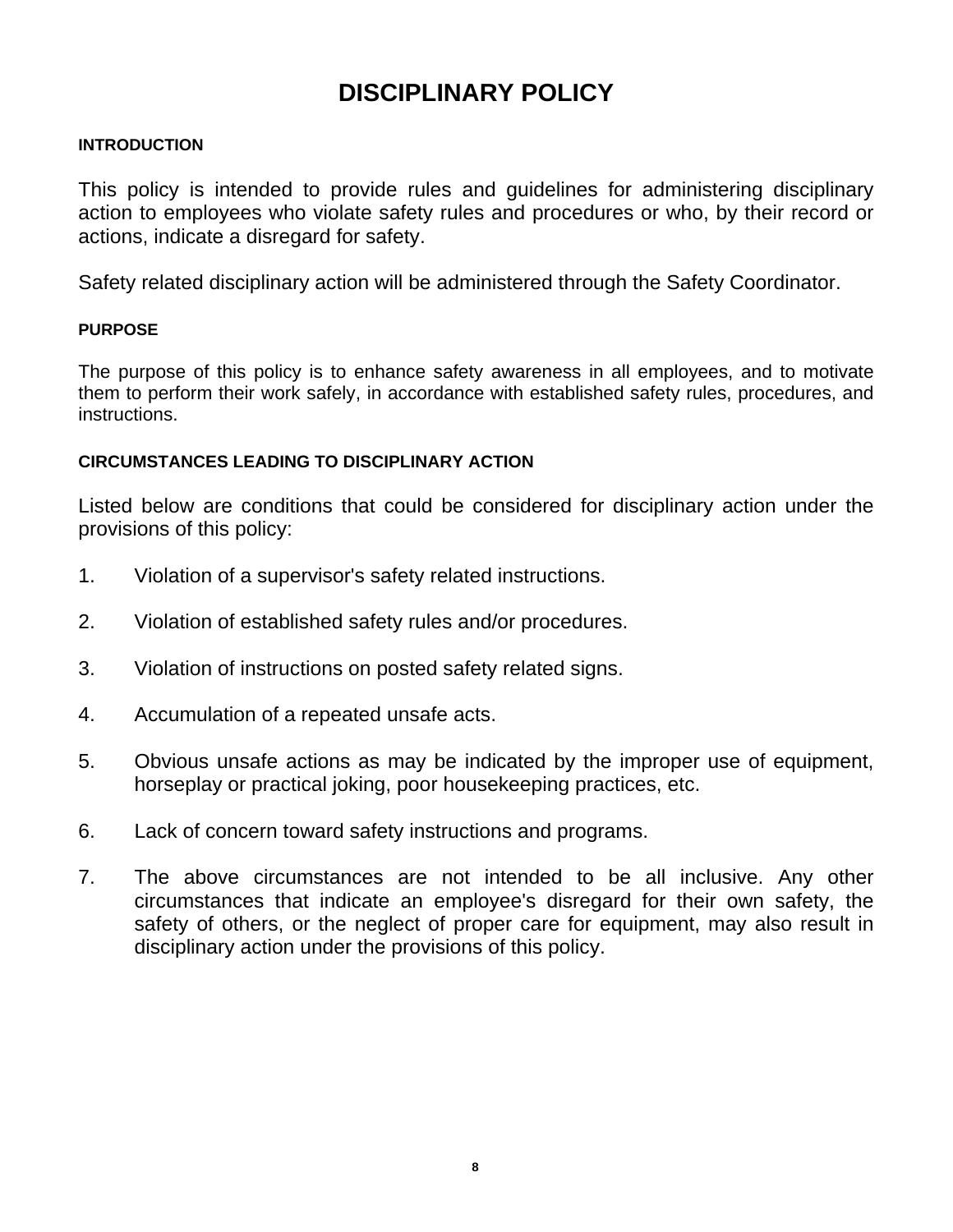### **PROCEDURES:**

- 1. This program is effective as of February 26, 2009 (Revised: Feb-09)
- 2. The twelve (12) month period is a continuous period.
- 3. Whenever a supervisor, or other member of management observes an employee committing an unsafe act or creating or allowing a hazardous condition to exist, a Safety Violation Notice should be completed. A copy of the violation form should be retained in the employee's personnel folder, and each time a new violation form is received, the employee's file will be reviewed for previous violations. Where previous violations appear during a 12 month period, the sanctions listed below will be implemented.
- 4. The Safety Coordinator will investigate any violation of the safety procedures and any accident where the cause is not clear. Their recommendation as to cause, preventable or non-preventable, will be made to the management.
- 5. If the employee feels they have been treated unjustly, they will be allowed to appeal the decision. The appeal will be reviewed by the Safety Coordinator, and the employee's supervisor.

### **EMPLOYEE SANCTIONS:**

The following sanctions apply for violations of safety procedures or involvement in a preventable accident:

- First Incident Verbal warning with documentation.
- Second Incident Written warning with possible suspension.
- Third Incident Disciplinary action up to AND including discharge.
- Fourth Incident Discharge.

**A safety violation that creates a life threatining condition is grounds for immediate termination of employment.** 

### **SUPERVISION SANCTIONS:**

The above sanctions also apply to supervision who may also be subject to disciplinary action: when their employee receives some form of disciplinary action as noted above, or who demonstrate negligence in their implementation or enforcement of written policy. Any member of supervision may be subject to these disciplinary guidelines as an individual or as a member of management.

### **SUMMARY**

The above disciplinary actions are a minimal guideline. Depending on the circumstances or the severity of the violation or incident, any level of discipline which is most appropriate for the time and action, up to and including termination of employee or supervision may be implemented.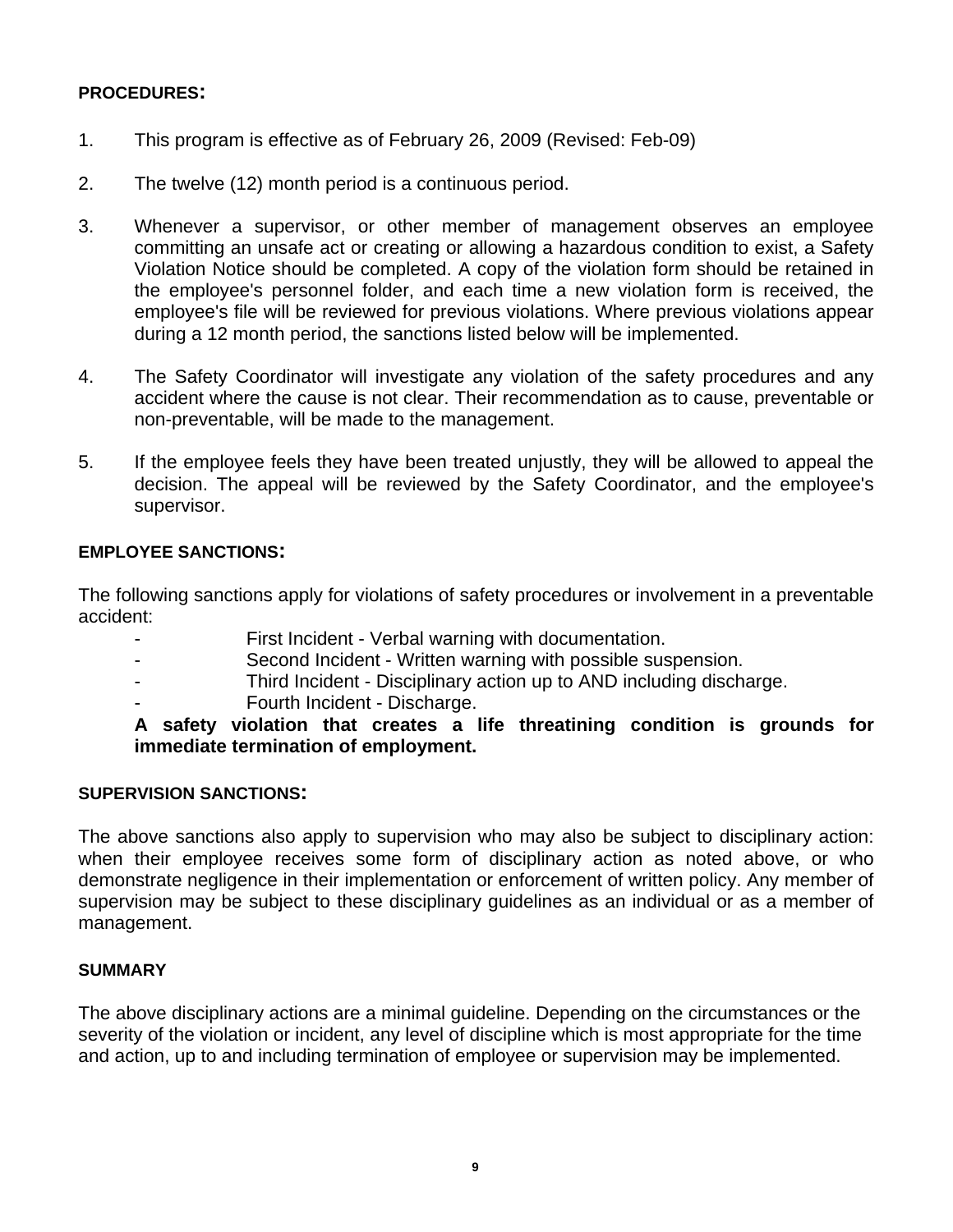## OFFICE SAFETY RULES

- 1. Always keep aisles clear.
- 2. Always return file cabinet and desk drawers to closed.
- 3. Never open more than one file cabinet drawer at a time.
- 4. Never overload electric plugs.
- 5. Never use an extension cord on a space heater.
- 6. Always report any unsafe condition, defective equipment, frayed electrical cords, broken plugs, or any unsafe act to your supervisor immediately.
- 7. Always lift correctly. Get help if object too heavy.
- 8. Adjust computer equipment to maintain a near "ergonomically neutral" position that minimizes cumulative physical stresses on the body.
- 9. Never store heavy objects on the top of cabinets.
- 10. Always clean up spills and keep work area clean.
- 11. Never have liquids around computers or electrical equipment.
- 12. Always know where your fire extinguishers are and how to use them.
- 13. Always use the correct type of extinguisher for electrical and computer fires.
- 14. Always report any unsafe condition or act to your supervisor immediately.
- 15. Report all injuries, no matter how slight, immediately to your supervisor.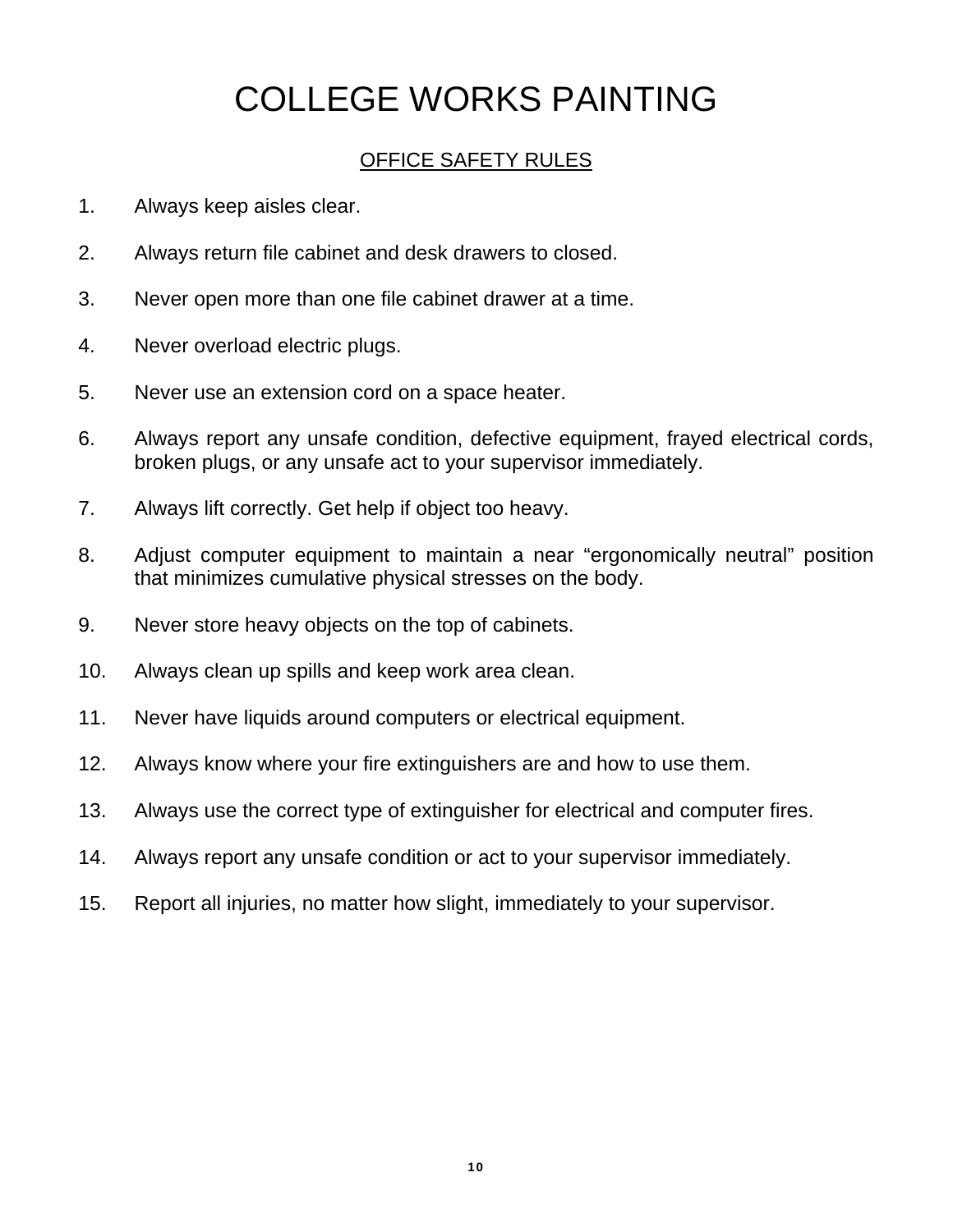# *FIRE PREVENTION PLAN*

- 1. All potential fire hazards and potential ignition sources will be identified and inspected on a regular basis. The SO (Safety Officer) will be responsible for the maintenance of and/or the inspection of the fire equipment and for the regular inspections of the work place for potential fire hazards.
- 2. All combustible waste materials will be placed in fire-proof containers and disposed of on a regular basis. The SO will be responsible for the control of the accumulation of flammable materials.
- 3. All employees will be instructed in fire hazards, combustible materials, flammable waste, fire extinguishers, emergency procedures, etc., as relates to their specific job classification. If employees change jobs, they will be given training specific to their new job.
- 4. The SO will review this program on a regular basis to ensure the continuation of all facets of the program are being carried out. All activities will be documented and records kept in file with the OSHA/Safety Inspections/Safety Training records.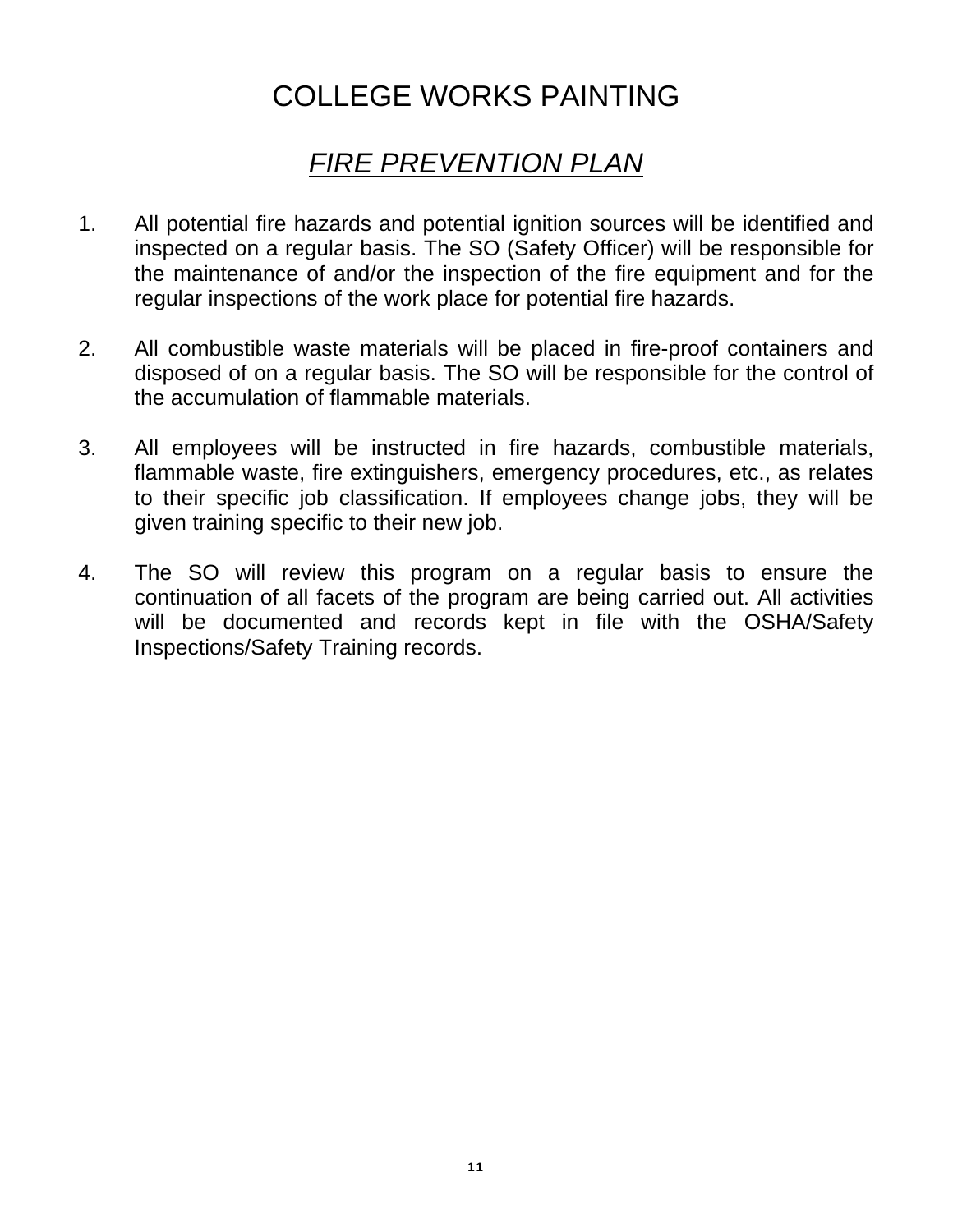## VIOLENCE PREVENTION PLAN

For this plan to be effective, supervision must be trained in Co. policy and in how to deal with problems when they arise. The elements necessary in an effective plan are:

- 1. **New employee screening.** Use an employment form that goes back far enough to detect a gap in employment (ask about the gap). Always check references (ask the question "Is their any reason we shouldn't hire?". You may not get a response but log the question anyway).
- 2. **Detection.** Supervisors must be sensitive to employees who exhibit signs of stress or who, by the supervisor's judgment, may be prone to violence. The following are some of the signs:
	- ∗ Employees who have been disciplined and became upset or highly agitated, or have made vague or specific threats.
	- Employees with severe personal problems who appear to be under a great deal of stress.
	- Employees who report to work under the influence of drugs and/or alcohol.
	- ∗ Disputes between employees over work or non-work related issues.
	- ∗ Graffiti in the bathrooms singling out employee or supervisor.
	- ∗ Anyone who does not belong on the property or otherwise does not have business being on Company property, particularly if they are acting suspiciously, erratically or appear to be under the influence.
- 1. **Prevention:** The best prevention is early detection. The next best prevention is addressing problems as they arise. Follow employee relations guidelines for supervision (use the golden rule and treat people the way you would want to be treated), listen to employee problems and supervise within the policies, rules and regulations of NATIONAL SERVICES GROUP. Give employees an outlet for their feelings and give NATIONAL SERVICES GROUP early warning of possible problems. Report everything to Mgmt.
- 2. **Reaction:** Once a problem is detected or some type of violence has occurred, it must be addressed. The employee must receive counseling, be taken out of the situation, disciplined, or discharged. The Co. is under legal obligation to react to protect other employees. Have a list of numbers to call if a situation occurs. Have a working relationship with local law enforcement and make them familiar with your business.

### **SHOULD VIOLENCE OCCUR:**

- i. Do not place yourself or other employees at risk.
- ii. Notify management immediately and, if necessary, call 911.
- iii. If there is a physical fight between two employees, intercede only if you can do so without undue risk to yourself or others and then only after you have notified someone else of the situation so they may help or get help.
- iv. If there is a person armed with a knife or gun, avoid confronting them. Notify the police and management immediately and evacuate the area as safely as possible.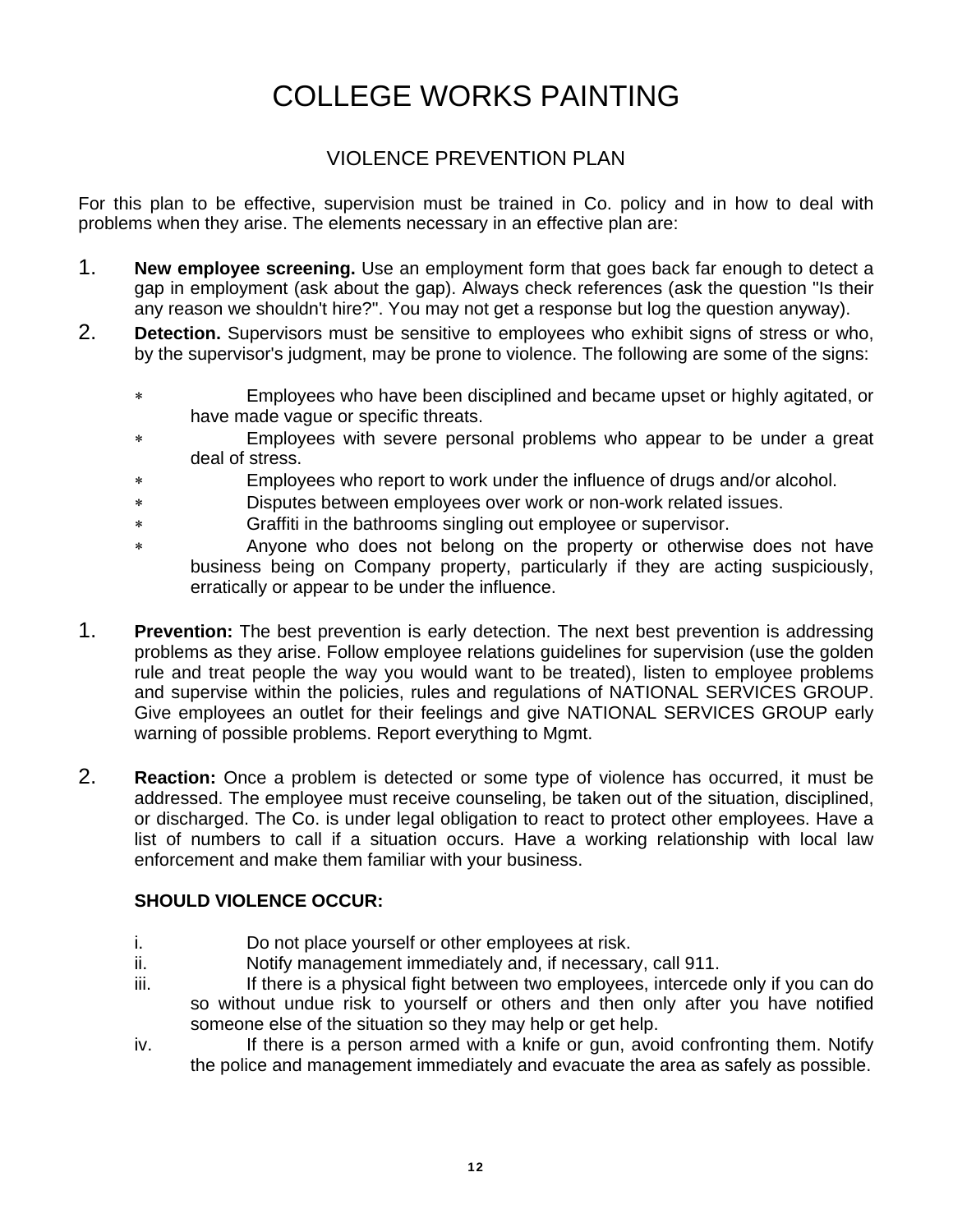## **HAZARDS COMMUNICATION PROGRAM**

## **1. PERSON(s) RESPONSIBLE FOR THE PLAN:**

The Safety Officer **(SO), \_\_\_\_\_\_\_\_\_\_\_\_\_\_\_\_\_\_\_\_\_\_\_\_,** shall be responsible for the development and maintenance of the Hazards Communication Program, the inventory of hazardous substances and the material safety data sheets (MSDSs). Other employees may be named to be responsible for portions of the Program and for up-dating information and maintaining material logs, and for doing employee training.

## **2. LOCATION AND AVAILABILITY OF PLAN:**

A copy of the Program will be located in the office, where all employees may see the Program, the inventory of hazardous substances and the MSDSs at any time.

## **3. MEETING MSDS REQUIREMENTS:**

The SO shall be responsible for the order of MSDSs for every substance on the hazard substances inventory list that does not have an MSDS on file. This shall be done by using the letter of request or request follow-up forms. If the vendor fails to comply with the request, a "Directors Notice of No Response" form shall be sent to the State Director of Industrial Relations.

The SO/Supervisor(s) shall be responsible for the identification of any new hazardous substance(s) to be introduced into the work place. Vendors will be requested to provide MSDSs prior to the receipt of the substance(s) so that employees can be training in the safe handling of the substance(s).

## **4. LABELING PROCEDURES:**

The SO/Supervisor(s) shall be responsible for the labeling of any container of hazardous substance(s) that enter(s) the work place and will inspect each container to see that it is properly labeled with the trade or common name, the chemical name and the CAS number. If there is not a hazard warning on the label, the MSDS will be consulted and a rating number assigned as follows:

0 = LEAST HAZARDOUS

 $1 =$  SLIGHT HAZARD

2 = MODERATE HAZARD

 $3 = HIGH HAZARD$ 

4 = EXTREME HAZARD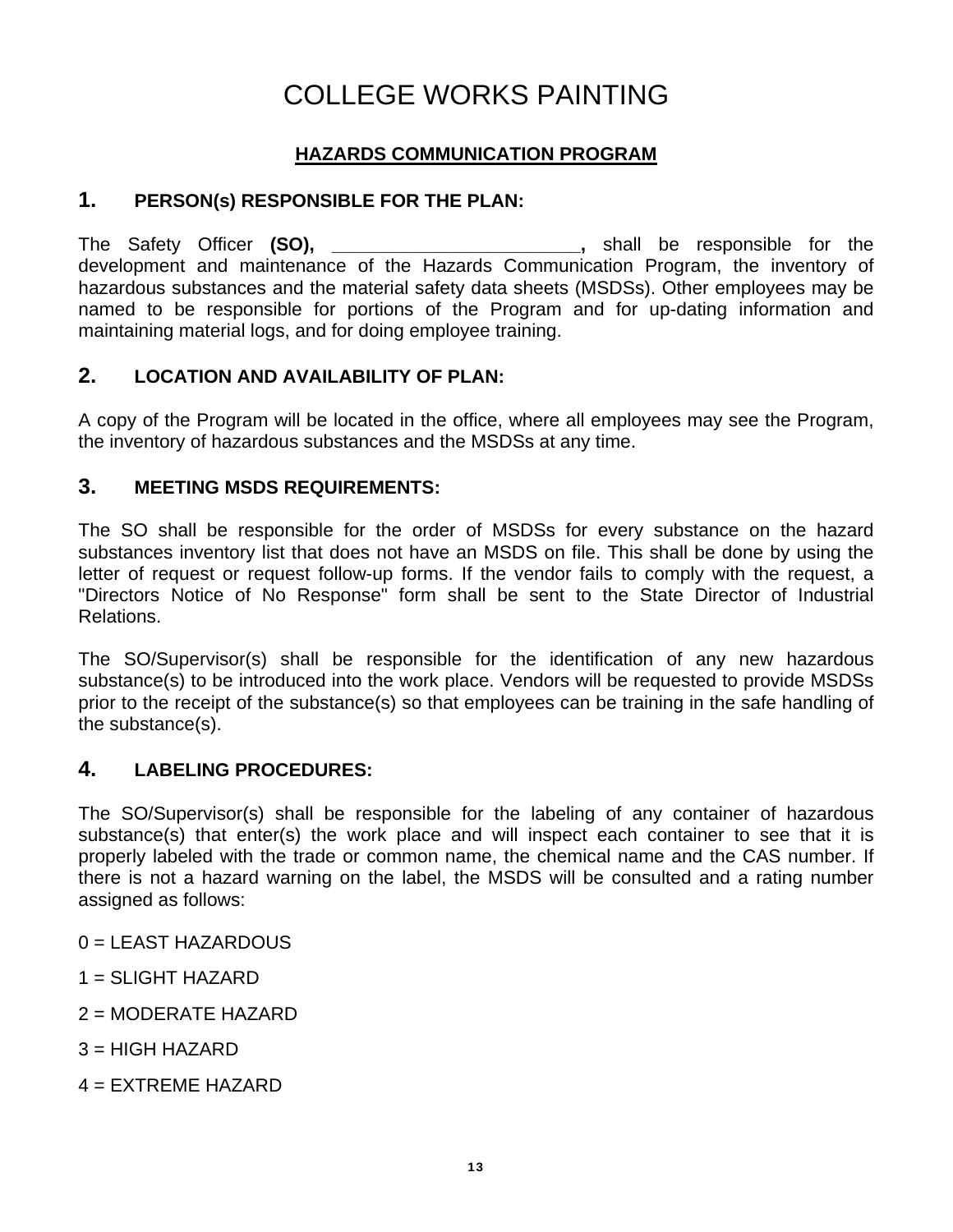This number will be placed on the container next to the label with a 4X5 card. If the container is unlabeled, a label with the trade or common name, the chemical name and the CAS number and a hazard warning number will be placed on the container.

The SO/Supervisor(s) shall be responsible for seeing that each time a hazardous substance is placed in a secondary container, other than a small portable container designed for an individuals personal use, that a label containing the above information is placed on the container as -soon as the transfer is made and prior to its storage or use.

## **5. TRAINING OF EMPLOYEES:**

At the time of hire but prior to being placed on the job, the employee will receive Orientation and Hazards Communication training covering all hazardous substance(s) to which they may be exposed. Training logs will be maintained covering initial training and specific job related training. The SO/Supervisor(s) shall be responsible for training employees in hazardous substance handling or exposure on the job site. If an employee is moved to a new job, training will be given on any new hazard(s).

## **6. INFORMING EMPLOYEES OF NON-ROUTINE HAZARDS:**

The SO/Supervisor(s) shall be responsible for determining the non-routine tasks involving hazardous substances that the employees are exposed to or potentially exposed to and prior to starting the task, will train the employees in detection and protective measures to be taken during the performance of the task. This information will come from the MSDSs of the substances to be encountered and all will be documented.

## **7. INFORMING OUTSIDE CONTRACTORS OF HAZARDS:**

Each time an outside contractor is contracted to provide services at the work place, the SO shall determine the area in which the contractor and his employee(s) will be allowed to work and do the following:

- i. Determine the hazardous substance(s) that the contractor and his employee(s) may be exposed to, and;
- ii. List those hazardous substances on the "Notice to Contractors" memo, and;
- iii. Deliver this memo to the contractor or his representative prior to the commencement of work by the contractor or his employee(s).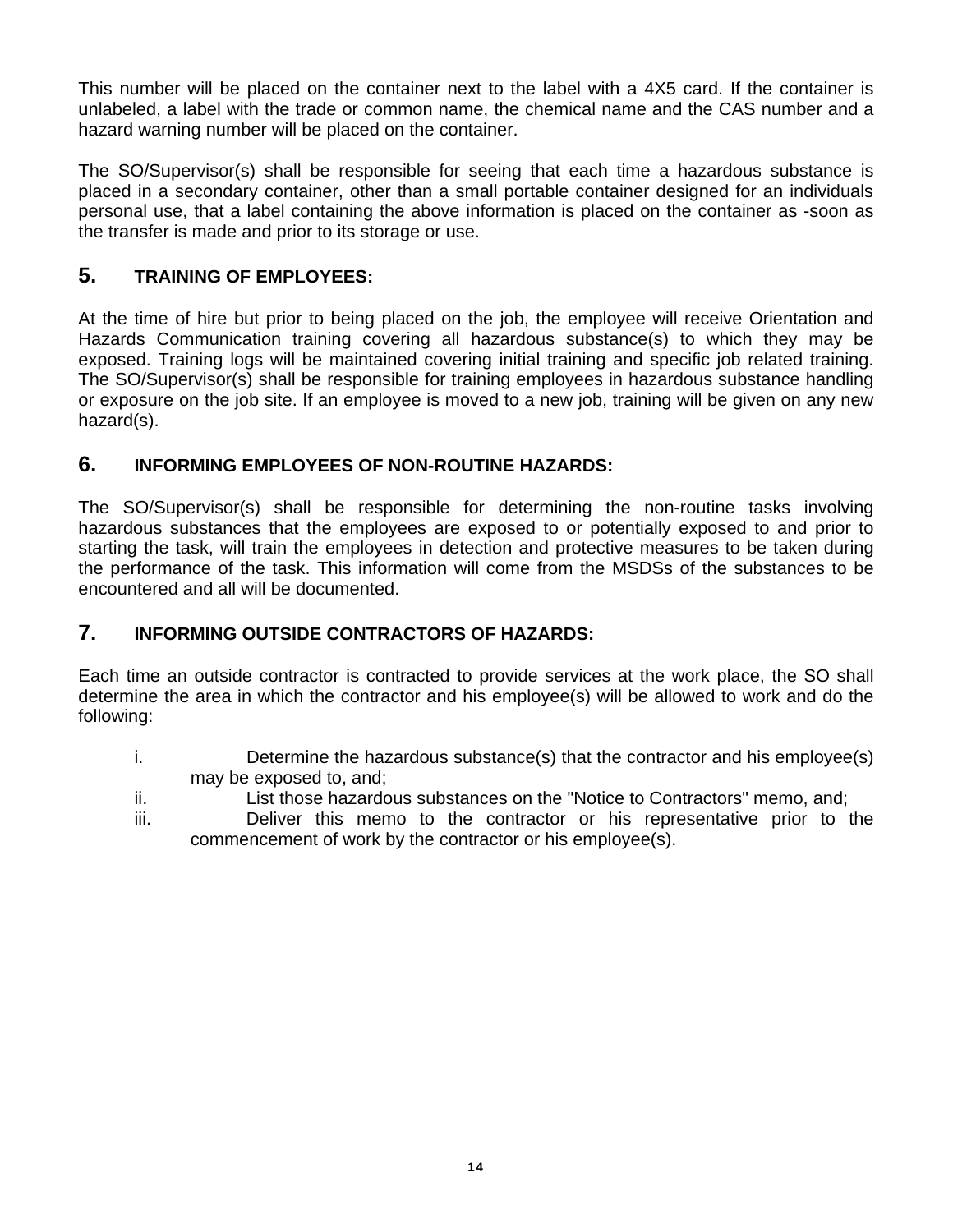# COLLEGE WORKS PAINTING *SAFETY RULES*

**In order to operate this business as safely as possible, we have devised a few simple rules. Your cooperation is necessary for these rules to be effective in preventing accidents. Please read the following carefully, and remember, these rules are for your benefit.** 

WHEN MOVING TO AND FROM YOUR JOB, ALWAYS USE CAUTION ON STAIRS, ETC. WHEN DOING YOUR JOB, FOLLOW THE RULES LISTED BELOW.

### **GOOD HOUSEKEEPING:**

- 1. Put all rubbish and trash in proper containers.
- 2. Maintain all aisles clear of obstructions and clean.
- 3. Keep loose tools, materials and equipment picked up off the floor at all times.
- 4. Clean up water spills and other slippery materials immediately.
- 5. Maintain work station clean and orderly at all times.

## **PERSONAL ACTIONS:**

- 1. Turn off all equipment when not in use.
- 2. Use stairs and walkways don't jump over or crawl under equipment.
- 3. No employee is to operate any machinery or power equipment until they have received training on how to operate the equipment.
- 4. Walk don't run on the job.
- 5. Use handrails on stairs.
- 6. Don't use any equipment for uses other then its intended purpose.
- 7. Report faulty equipment and unsafe conditions immediately.
- 8. Report all unsafe practices immediately.
- 9. Report all injuries, no matter how slight, to your supervisor immediately.
- 10. Learn how to lift properly get help to handle anything too heavy for you.
- 11. Smoke only in designated areas (parking lot only).
- 12. Do not use liquids around electrical equipment.
- 13. Check all power cords and plugs. Never use a broken receptacle.
- 14. The consumption of or the reporting to work under the influence of intoxicating liquors or habit-forming drugs is prohibited.

## **CLOTHING AND DRESS:**

- 1. Hair longer than shoulder length must be tied up close to the head or contained by a cap.
- 2. Do not wear loose clothing around moving machinery or equipment.
- 3. Sandals, high heels and platform or open-toe shoes are not permitted on the job. You are to wear non-skid type shoe soles.
- 4. Always wear safety gear required by the job. Rubber gloves must be worn at all times when handling liquids other than water.

**PLEASE give us your suggestions for improving safety.** *BE CONSTANTLY ALERT* **so your actions don't cause injury to yourself or to your fellow employees. OBEY these safety rules.** THEY ARE MEANT FOR YOUR PROTECTION.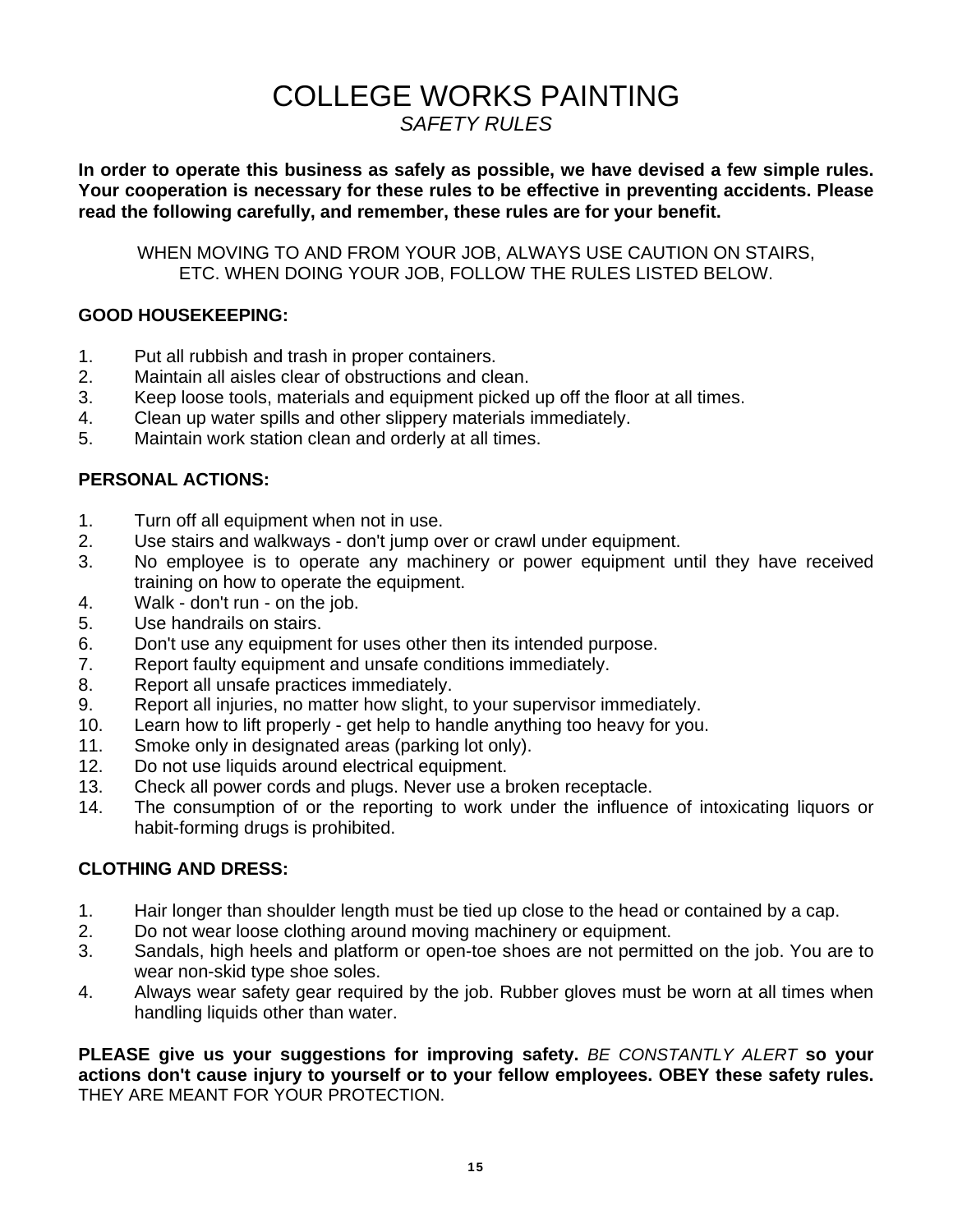# *Ladder Safety*

Ascending and descending ladder are one of the most common and dangerous job tasks performed. Care and diligence must be taken when using a ladder to prevent injuries to you and your fellow workers. No ladder is safe unless is it the right type and size for the job. The following specifications and requirements are for conventional, single cleat (one-man wide), straight, extension and step ladders and are to be strictly adhered to:

- 1. Only pre-manufactured should be used no job built ladders.
- 2. Make sure all safety warnings, load capacity and other manufacturer information is fully in tact and legible.
- 3. Straight ladders are not to exceed 30-ft. in length.
- 4. Extension ladders are not to exceed 44-ft. in length.
- 5. Overlapping sections of extension ladders should not be less than 10% of the working length of the ladder. For example, a 30-ft. extension ladder should overlap at least 3-ft.
- 6. Only Type I Industrial (3 to 20-ft.) and Type II Commercial (3 to 12-ft.) stepladders are allowed on jobsites.

## Follow the following safety procedures:

- 1. Face the ladder while climbing and ascending.
- 2. Tie block or otherwise secure portable ladders is use.
- 3. Do not use a ladder in high wind.
- 4. Do not stand on the top three rungs of the ladder.
- 5. Extend the side rails (straight and extension ladders) at least 3-ft. above the landing.
- 6. Do not lean a ladder against a window, sash or other weak support.
- 7. Do not lean a ladder against a support that may move.
- 8. Do not place ladder where they can be accidentally struck.
- 9. Visually inspect ladders prior to working on one. Remove damaged or defective ladders from use.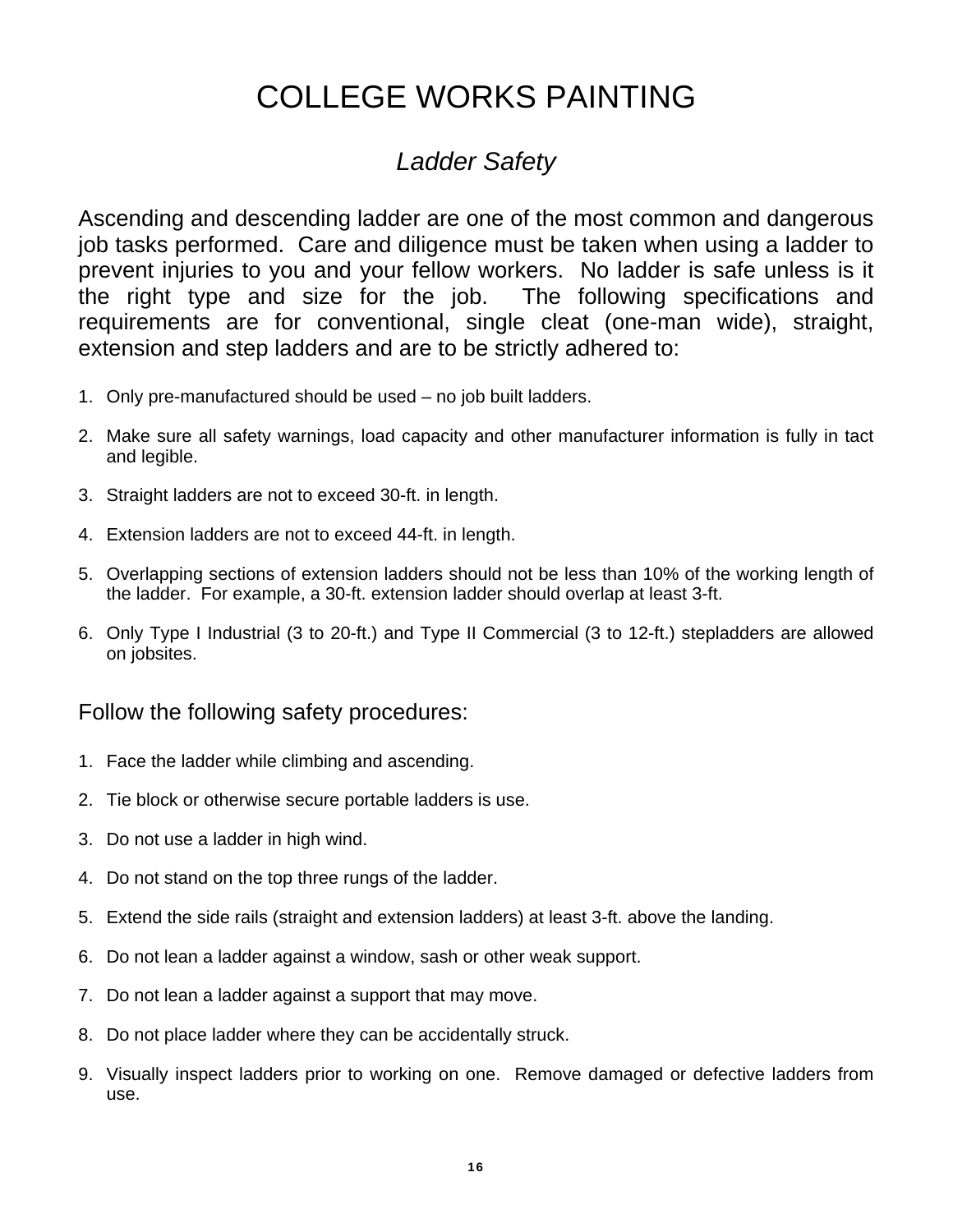- 10. Follow the manufacturer's instructions for set-up and incline. If not posted, the 1:4 rule will apply for straight and extension ladders. Meaning the distance of the base to the wall or support should be ¼ the ladders total length.
- 11. Do not use metal ladders near electrical lines. Mark portable metal ladder with the words: CAUTION - DO NOT USE AROUND ELECTRICAL EQUIPMENT.
- 12. When using a stepladder, do not step on the top cap or the step below the top cap.
- 13. Do not place planks on the top cap of a stepladder.
- 14. Do not use the X bracing (rear of the stepladder) to climb.
- 15. Ensure the spreader(s) of the stepladder is locked in place.
- 16. Do not use a stepladder as a "lean-to" ladder.
- 17. Never overreach, push or pull a ladder while standing on it.